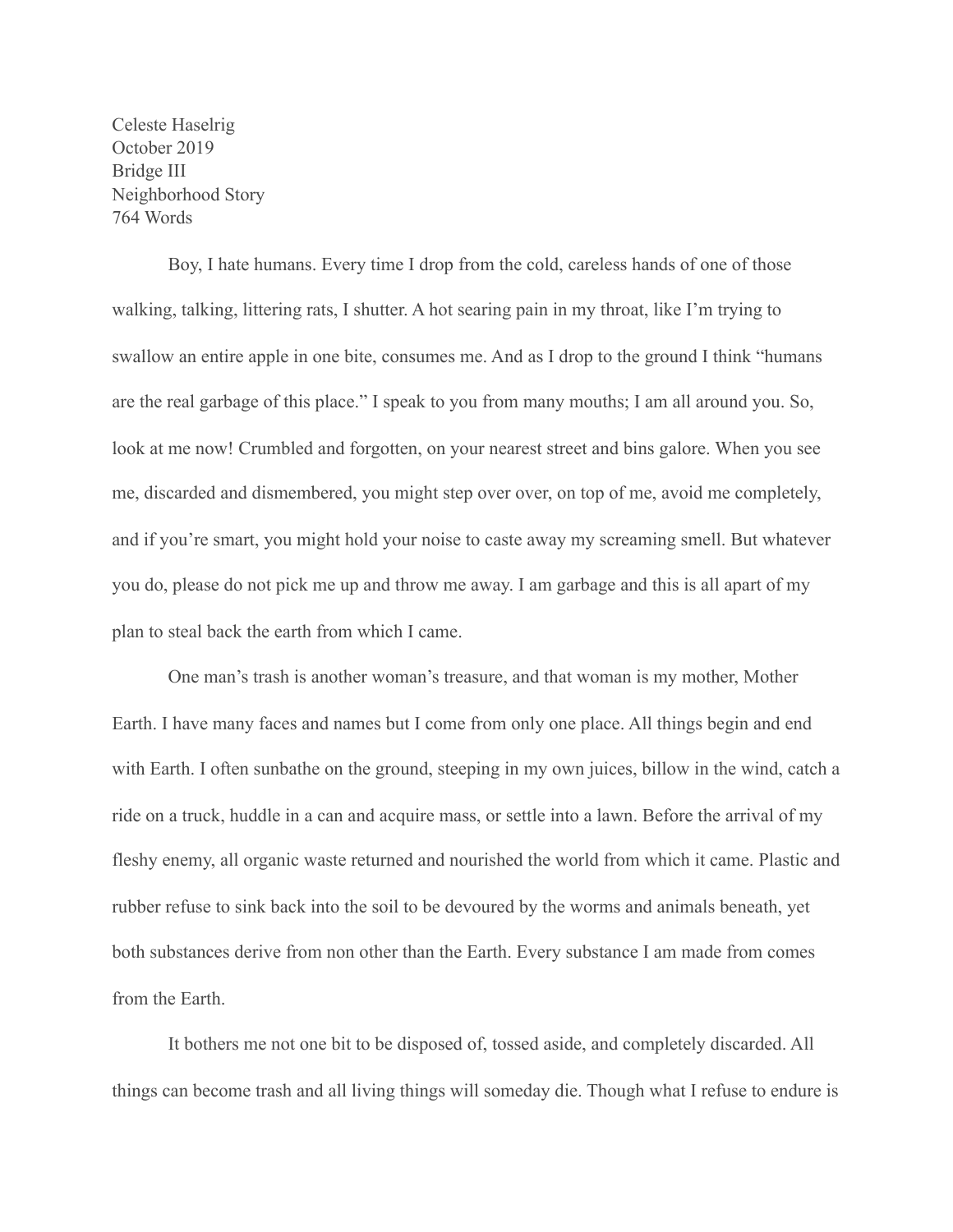restrictive decomposition due to the extensive tampering of my sources. Despite my organic origin, I am no longer capable of complete disintegration. For this I will never forgive humans for manufacturing bits of me—made from my mother—that will not return to her loving embrace once I die—or in trash speak—fulfill my purpose, lose my worth, and end up on the side of the road or within a landfill. I must admit, the hate has made me bitter. When I die, I howl terrible smells, far and wide, to remind those who created and discarded me, just how much they repulse me. When I break down, slowly and not completely, I leak toxicity (though no fault of my own) and with the sheer irony being: humans cannot inhibit a polluted world. The poison they put inside of me will leak back into Earth, decaying the environment, contaminating the food, and spoiling the bodies of humans. The environment will change and become violent, raging against the intruders of this world and their quickly evaporating respect for my Mother. She is forgiving, my mother, but she cannot forget.

 I am revolting. That's the consensus view of all that abandon me. I stink, I'm unpleasant, and I kill turtles. Or so they say. But perhaps you should ask yourself, how did I get in the ocean? That's when things begin to make sense. It is not me that is unpleasant and dangerous. Though it *is* me, that is embarking on a silent revolution to take back and return to the Earth. And while I wish we could all get along—I could be crafted from organic resources and decay my way home —I know none of that is possible with humans around. The uprising is all too easy. I am omnipotent and and oppressive and all that is required of me is nothing. I am made, I am used, and I am thrown away. Whether I land in a trash can, the street, a lawn, or landfill, it is all the same. I will rot, I will fester, I will pollute. Humans understand it is the Earth that is dying but cannot realize their death will come much sooner. Maybe it's for the best. Humans are careless